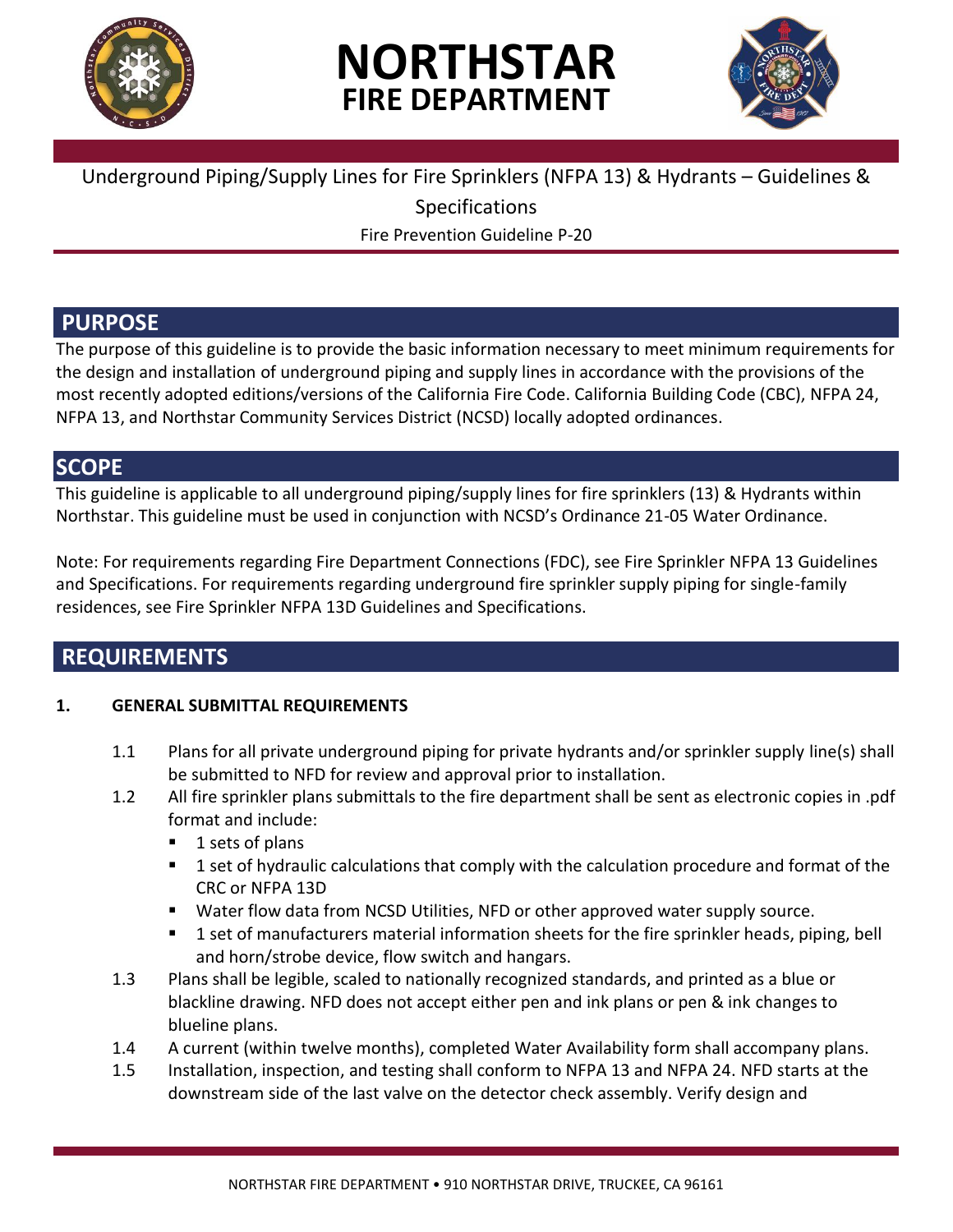Fire Prevention Guideline P-20

installation requirements for the portion of the system preceding this point with the NCSD Utilities Department.

- 1.6 Any future modification to the approved underground piping system is subject to review, inspection and approval by NFD.
- 1.7 Approval of this plan shall not be interpreted as approval of any information or project conditions other than those items on this plan and applicable sections of NFPA 13 and NFPA 24. This project may be subject to additional requirements not stated herein upon examination of actual site and project conditions or disclosure of additional information.

### **2. INFORMATION TO PROVIDE ON TITLE PAGE**

- 2.1 Applicable codes and standards (current versions adopted by the state of California used for the system design (e.g., CFC, CBC, NFPA 24, etc.).
- 2.2 Project location, including the full legal address of the facility, and building number(s) if applicable; tract or parcel number.
- 2.3 The contractor's name, telephone number, address, and California State contractor's license number and classification. Contractors must possess a valid A, C16, or C34 license or be registered as a Professional Engineer (PE). Note: If the piping plan is designed by a PE, the plan shall contain the name, license number, and classification of the installing contractor, along with the PE wet stamp. If this information is not available at the time the plans are submitted, proof of compliance with this requirement must be provided to the NFD at time of inspection.

### **3. DESIGN REQUIREMENTS**

**Pipe & Trench Requirements** (For more detailed information/requirements, review NCSD Ordinance 21-05, Appendix A-6)

- 3.1 A six-inch (6") bed of 3/8" minus clean fill sand, pea gravel or quarry fines shall be provided below the pipe and twelve-inches (12") shall be provided above the pipe and from each side.
- 3.2 Pipe shall be buried at a minimum of 42" and no less than 48" where subject to loading (e.g., unpaved traffic areas)
- 3.3 All pipe shall be listed and approved for use in underground fire service systems.
- 3.4 All ferrous pipe and fittings shall be protected by wrapping in polyethylene sheeting.
- 3.5 All bolts and ferrous fittings used for underground connections shall be cleaned and thoroughly coated with asphalt or other corrosion retarding material after assembly and prior to wrapping. Nuts and bolts shall be cadmium plated, zinc coated. Threads shall be coated with "Loctyte" anti-seize. The bolt shall extend at least 3 threads through the nut.
- 3.6 Thrust blocks, or another approved method of thrust restraint, shall be provided wherever pipe changes direction. Both thrust blocks and mechanical restraints (megalug style) are required at pipe fittings.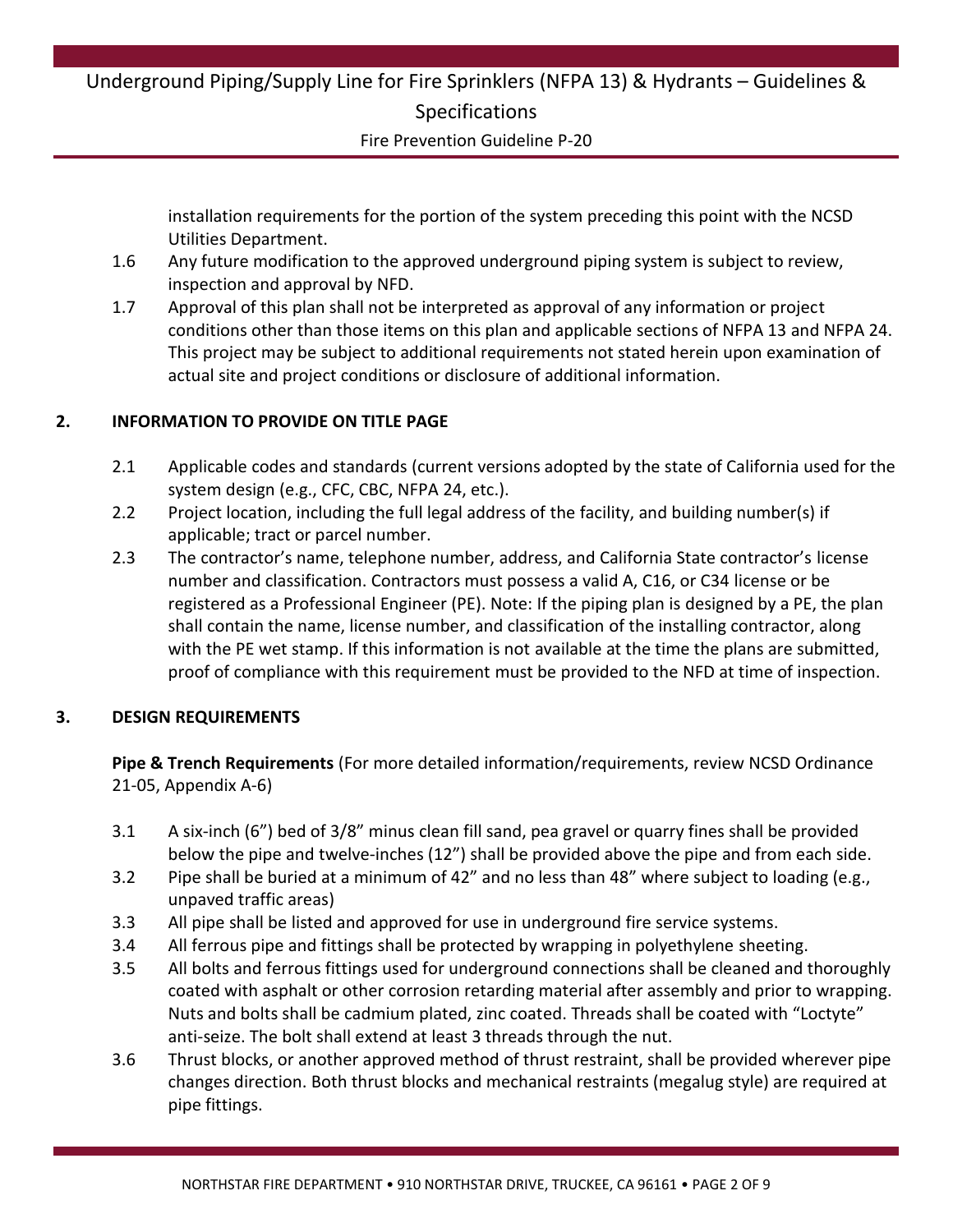Fire Prevention Guideline P-20

- 3.7 A minimum two-inch clearance shall be provided where the pipe passes through slabs or walls. Underground system shall terminate at the riser flange and placed a minimum of 18- inches and a maximum of 24-inches from an exterior wall and 6-inches above the slab.
- 3.8 Pipe running under a building or building foundation shall be stainless steel and shall not contain mechanical joints.



3.9 Provide a typical trench detail/section showing the depth of bury and thickness of sand bedding above and below the pipe.

### **Hydrant Requirements**

- 3.10 Hydraulic calculations shall be provided for all private fire hydrant systems. Calculations shall be calculated back to the point of the flow test. The fire hydrant system shall meet the fire flow requirements as required by the CFC and NCSD Ordinance(s).
- 3.11 Hydrants shall be Mueller "Super Centurian" model/make. Fire hydrants shall be listed with a minimum of two 2  $\frac{1}{2}$  inch and one 4  $\frac{1}{2}$  inch outlets. The 4  $\frac{1}{2}$  inch outlet shall face the fire department access road. All outlets shall be provided with National Standard Threads (NST). Hydrants shall be painted red (Rust-Oleum Safety Red #2163 or equivalent).
- 3.12 2" locator wire riser. 12" riser to extend above grade.
- 3.13 Fire hydrant supply piping shall be a minimum of 6 inches in diameter (either ductile iron or C-900 PVC).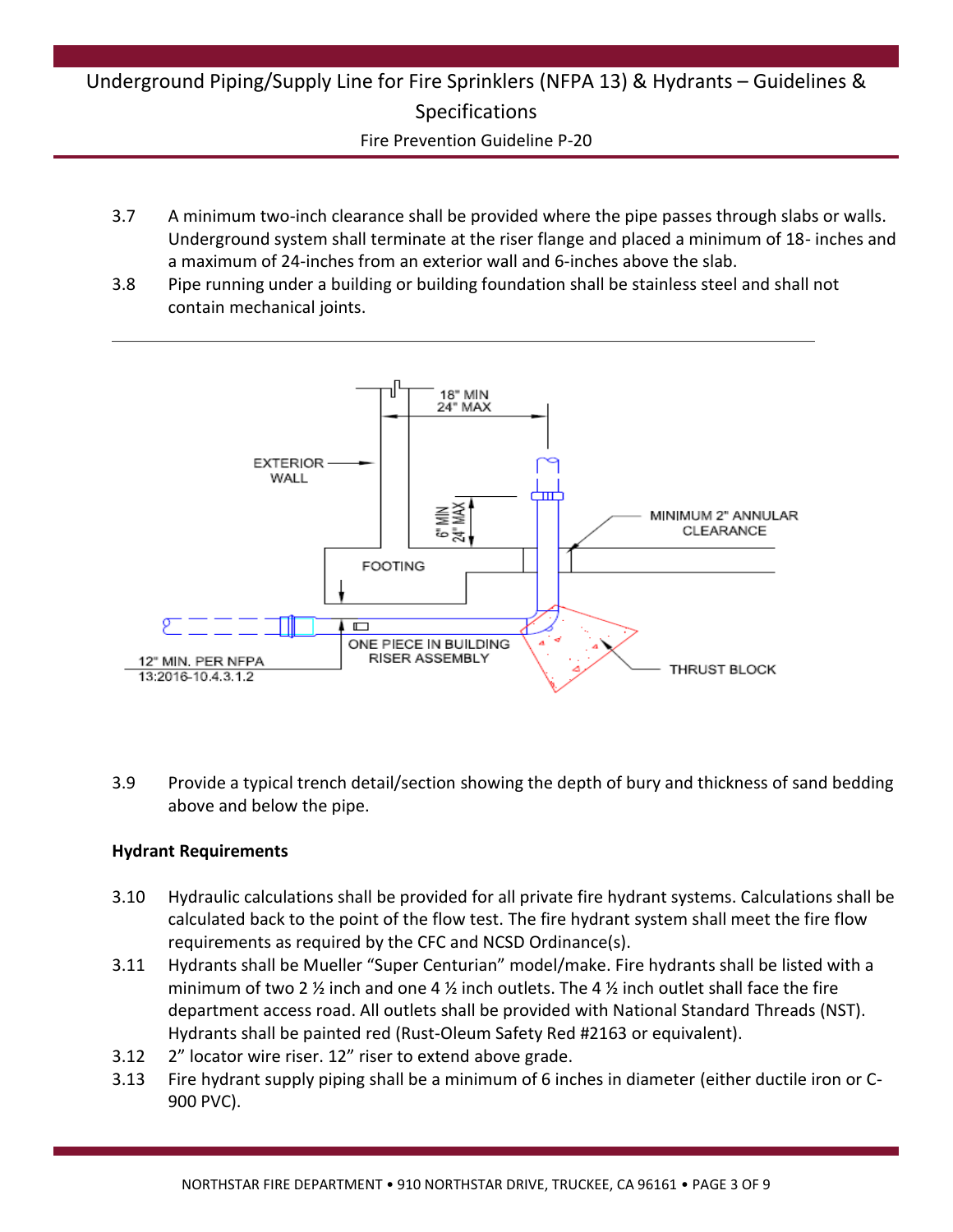Fire Prevention Guideline P-20

- 3.14 Top of fire hydrant to be 30" minimum to 42" max above grade.
- 3.15 The lowest outlet cap nut shall be a minimum height of 18-inches above finished grade.
- 3.16 A keyed gate valve shall be provided for each hydrant in an accessible location. Keyed gate valves shall be located within 6 to 10 feet of the hydrant in an area that is unobstructed and clearly visible. Valves shall not be located in parking stalls.
- 3.17 The curb adjacent to the fire hydrant shall be painted red for a total of fifteen (15) feet (7 1/2 feet on each side of the hydrant).
- 3.18 All fire hydrants shall have a "Blue Reflective Marker" on a post indicating their location. The post must also have a sign indicating the "number" assigned to the hydrant. Please contact NFD for information re. the sign that must be placed on the post.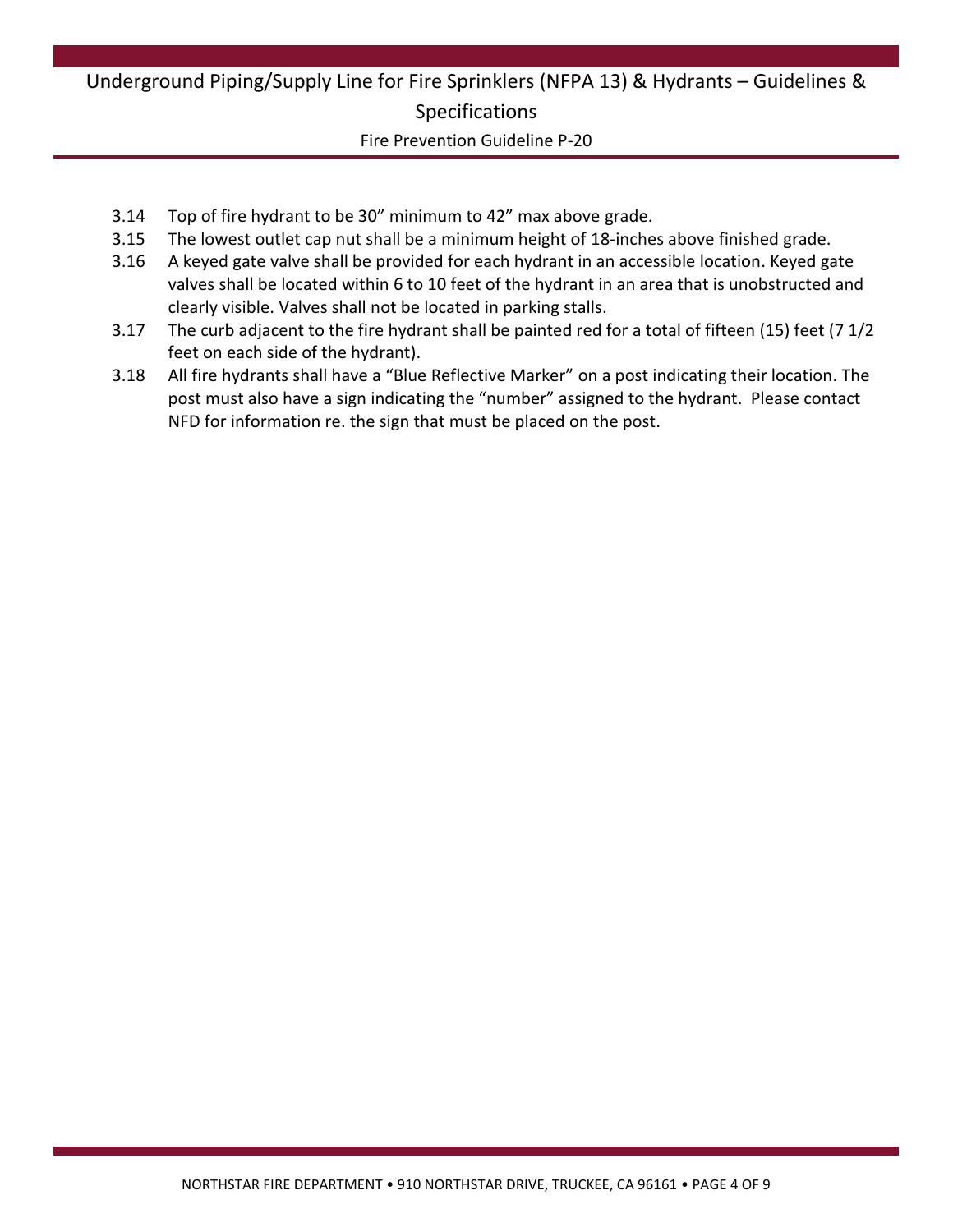Fire Prevention Guideline P-20



# **NORTHSTAR FIRE DEPARTMENT NOTES Underground Piping/Supply Line for Fire Sprinkler Systems NFPA 13**

### **NOTES for Underground Piping/Supply Line for Fire Sprinklers (NFPA 13)**

(All of the notes listed below shall be placed, verbatim, on the plan under the heading "NFD NOTES")

#### INSPECTION REQUIREMENTS

- 1. A minimum of three NFD inspections are required for underground piping serving sprinkler systems and/or private hydrants: 1) Pre-pour inspection; 2) Hydrostatic testing; 3) Flush inspection. Please schedule all inspections at least 48 hours in advance. Call NFD to schedule an inspection at (530) 562-1212 ext.1.
- 2. Pre-pour inspection: Thrust block excavation shall be completed, but thrust blocks shall not be poured. All pipe shall be in place and exposed for visual inspection. Pipe shall be laid on a minimum 6-inch bed of clean sand. Trenches shall be of a sufficient depth to allow the required cover above the pipe. Ferrous pipe and fittings shall be encased in polyethylene tubing (not wrapped) and tightly taped to inhibit soil infiltration. Ferrous joints (with the exception of stainless steel 316) shall be coated with asphaltic sealant or other corrosion retarding material.
- 3. Hydro Testing: Thrust blocks shall be in place. Pipe shall be center-loaded with clean sand to prevent uplift, but all joints shall remain exposed. The system shall be hydrostatically tested at 200 psi (or 50 psi over maximum static pressure, whichever is greater) for a duration of at least 2 hours prior to the arrival of the NFD inspector. At the conclusion of hydrostatic testing, pressure shall be relieved in the presence of Fire Prevention staff to verify proper movement of gauge needle.
- 4. Flush inspection:
	- All pipe and fittings shall remain exposed for visual inspection.
	- Flush line until water runs clear and line is free of debris in accordance with NFPA 24 (10.10.2.1).
	- Use chart below (Figure 1.0) to determine appropriate number and size of hose lines for reach desired water flow for proper flushing. Example: a 6" underground fire line requires a flow of 880 GPM for proper flushing. To achieve a proper flow, two  $(2) - 2$  1/2" hoses would need to be attached to the manifold. Alternately a single 4" hose could be attached to the manifold to achieve the same flow.

| <b>Pipe Size</b> | <b>Required Flow Rate</b> | 21/2" | 4" | 6"                       | 8"                       |
|------------------|---------------------------|-------|----|--------------------------|--------------------------|
|                  | 390 GPM                   |       | ٠  | $\overline{\phantom{a}}$ | ٠                        |
| 6"               | <b>880 GPM</b>            |       |    | $\overline{\phantom{a}}$ |                          |
| o=               | 1,560 GPM                 |       |    |                          | $\overline{\phantom{a}}$ |
| 10"              | 2,440 GPM                 |       |    |                          | $\overline{\phantom{a}}$ |
| 12"              | 3,520 GPM                 |       |    |                          |                          |

#### **Suggested Number of Lines to Reach Required Flow - Figure 1.0**

 SAFETY IS THE CONTRACTORS RESPONSIBILITY. If unsafe conditions are observed, Fire Prevention staff will require that corrective measures are taken. If corrective measures are not sufficient, Fire Prevention staff will end the inspection.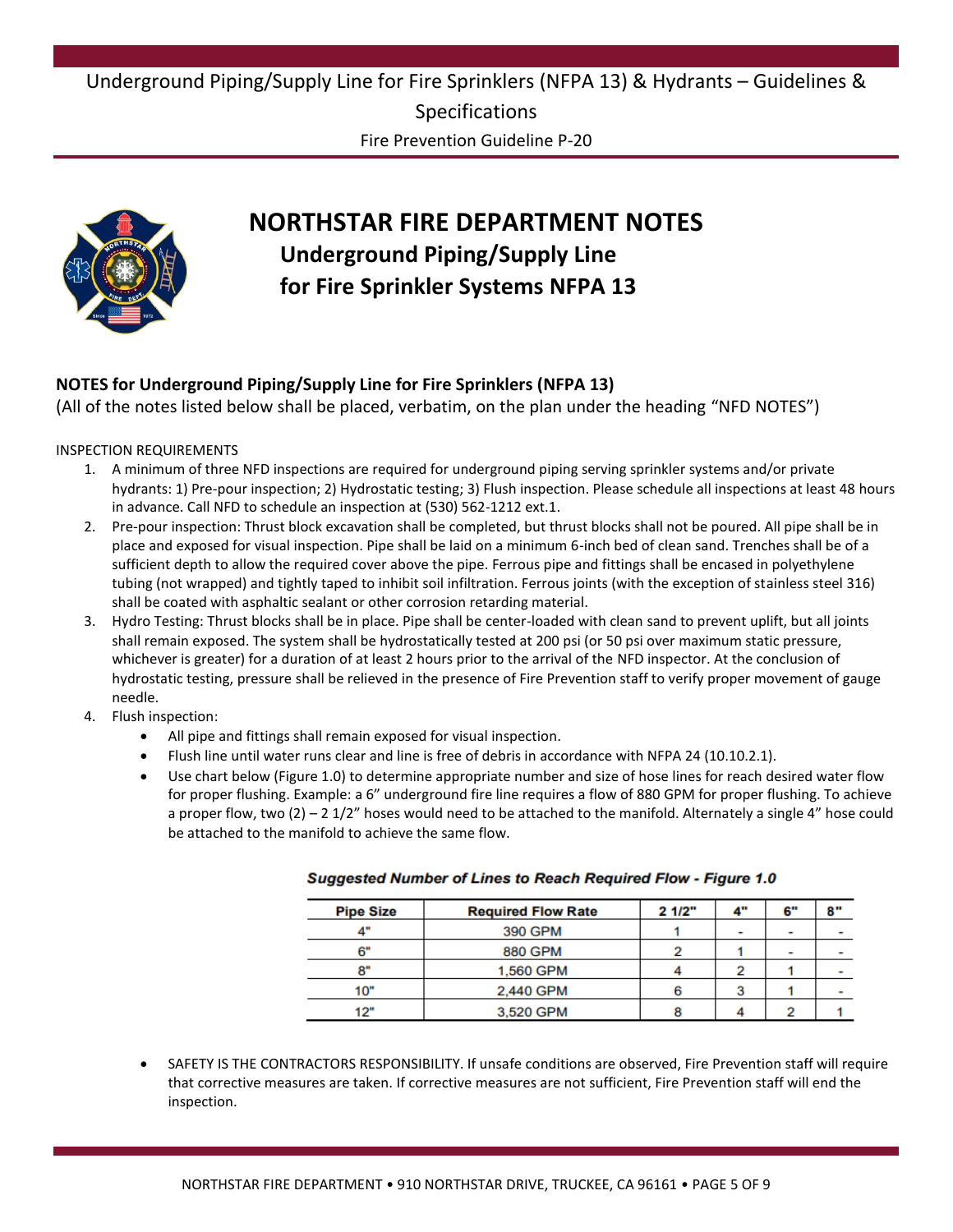#### Fire Prevention Guideline P-20

4. Upon flush inspection or prior to final sprinkler or site inspection, all detector check assemblies, control valves, and fire department connections (FDC) shall be clearly labeled with the address(es) served by the device. Address signs shall be securely attached to the device and be of a durable, fade-resistant material which is visible and legible from the fire lane. FDC and hydrant outlets shall be unobstructed and oriented toward the fire lane. Valves shall be locked in the open position with breakaway locks. All PIV valves and private hydrants shall be painted OSHA safety red. The closest upstream indicating valve to the riser shall be painted OSHA safety red. Hydrant and FDC caps shall be in place.

#### GENERAL REQUIREMENTS

- 5. Installation, inspection, and testing shall conform to 2016 editions of NFPA 13 and NFPA 24. NFD begins at the downstream side of the last valve on the detector check assembly. Verify design and installation requirements for the portion of the system preceding this point with the local water district.
- 6. Vegetation shall be selected and maintained in such a manner as to allow immediate location of, and unobstructed access to; all hydrants, control valves, fire department connections, and other devices or areas used for firefighting purposes.
- 7. A minimum 3-foot clearance shall be provided around all hydrants and post indicating valves. A minimum 3-foot clearance shall be provided on at least one side of a detector check assembly to allow proper operation of the device. The front of the FDC and the adjacent fire access roadway shall be free of any obstructions.
- 8. Any future modification to the approved private underground piping system is subject to review, inspection, and approval by the NFD. FDC shall be visible (facing the apparatus access road), accessible and located within fifty (50) feet of a public fire hydrant. Exceptions may be made by NFD.
- 9. Approval of this plan shall not be interpreted as approval of any information or project conditions other than those items and requirements identified in this Guideline, and applicable sections of the CA adopted editions of NFPA 13 and NFPA 24. This project may be subject to additional requirements not stated herein upon examination of actual site and project conditions or disclosure of additional information.

#### PIPE AND TRENCH REQUIREMENTS

- 10. A six-inch (6") bed of 3/8" minus clean fill sand, pea gravel or quarry fines shall be provided below the pipe and twelveinches (12") shall be provided above the pipe and from each side.
- 11. Pipe shall be buried at a minimum of 42" and no less than 48" where subject to loading (e.g., unpaved traffic areas).
- 12. All pipe shall be approved for use in fire service systems. C900 PVC pipe is preferred for mains, hydrant laterals, and service laterals grater than 2" in diameter. HDPE pipe is preferred for service laterals 2" in diameter or less. PVC pipe shall be dimension ratio (DR) 18, class 150 for internal working pressures up to 130 psi; use DR 14, class 200 for internal working pressures between 130 psi and 180 psi. For internal working pressures greater than 180 psi, pipe DR/class shall be determined by the Engineer. HDPE pipe shall conform to AWWA C-901, Standard designation PE 3408, SDR 9, class 200 and shall be Iron Pipe Size.
- 13. All ferrous pipe and fittings shall be protected by wrapping in polyethylene sheeting.
- 14. All bolts and ferrous fittings used for underground connections shall be cleaned and thoroughly coated with asphalt or other corrosion retarding material after assembly and prior to wrapping. Nuts and bolts shall be cadmium plated, zinc coated. Threads shall be coated with "Loctyte" anti-seize. The bolt shall extend at least 3 threads through the nut. Thrust blocks, or another approved method of thrust restraint, shall be provided wherever pipe changes direction. Both thrust blocks and mechanical restraints (megalug style) are required at pipe fittings.
- 15. A minimum two-inch clearance shall be provided where the pipe passes through slabs or walls. Underground system shall terminate at the riser flange and placed a minimum of 18- inches and a maximum of 24-inches from an exterior wall and 6 inches above the slab.
- 16. Pipe running under a building or building foundation shall be stainless steel and shall not contain mechanical joints.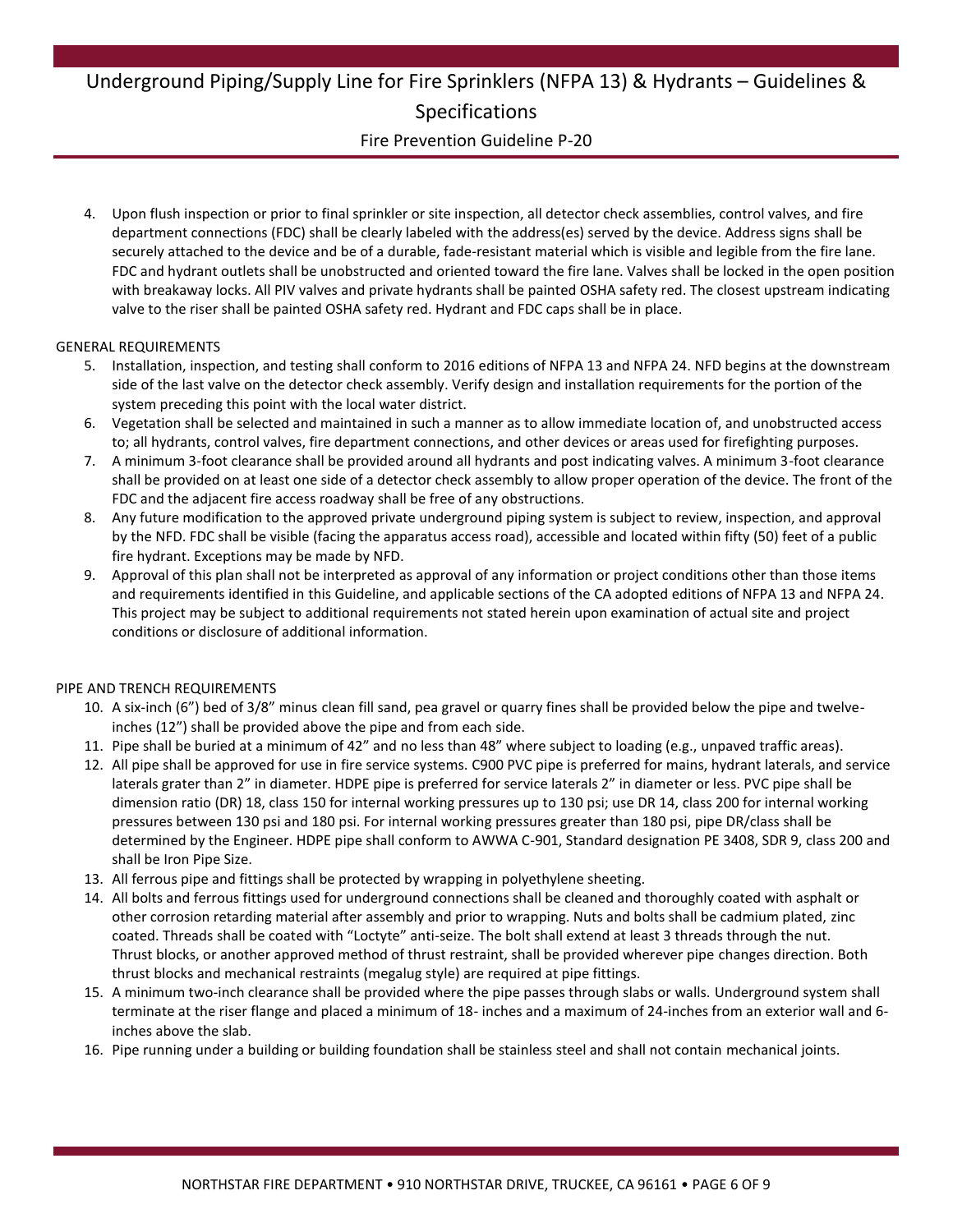### Underground Piping/Supply Line for Fire Sprinklers (NFPA 13) & Hydrants – Guidelines & Specifications Fire Prevention Guideline P-20

**DETAILS for Underground Piping/Supply Line for Fire Sprinklers (NFPA 13)** (All of the details listed below shall be placed, verbatim, on the plan under the heading "NFD NOTES")

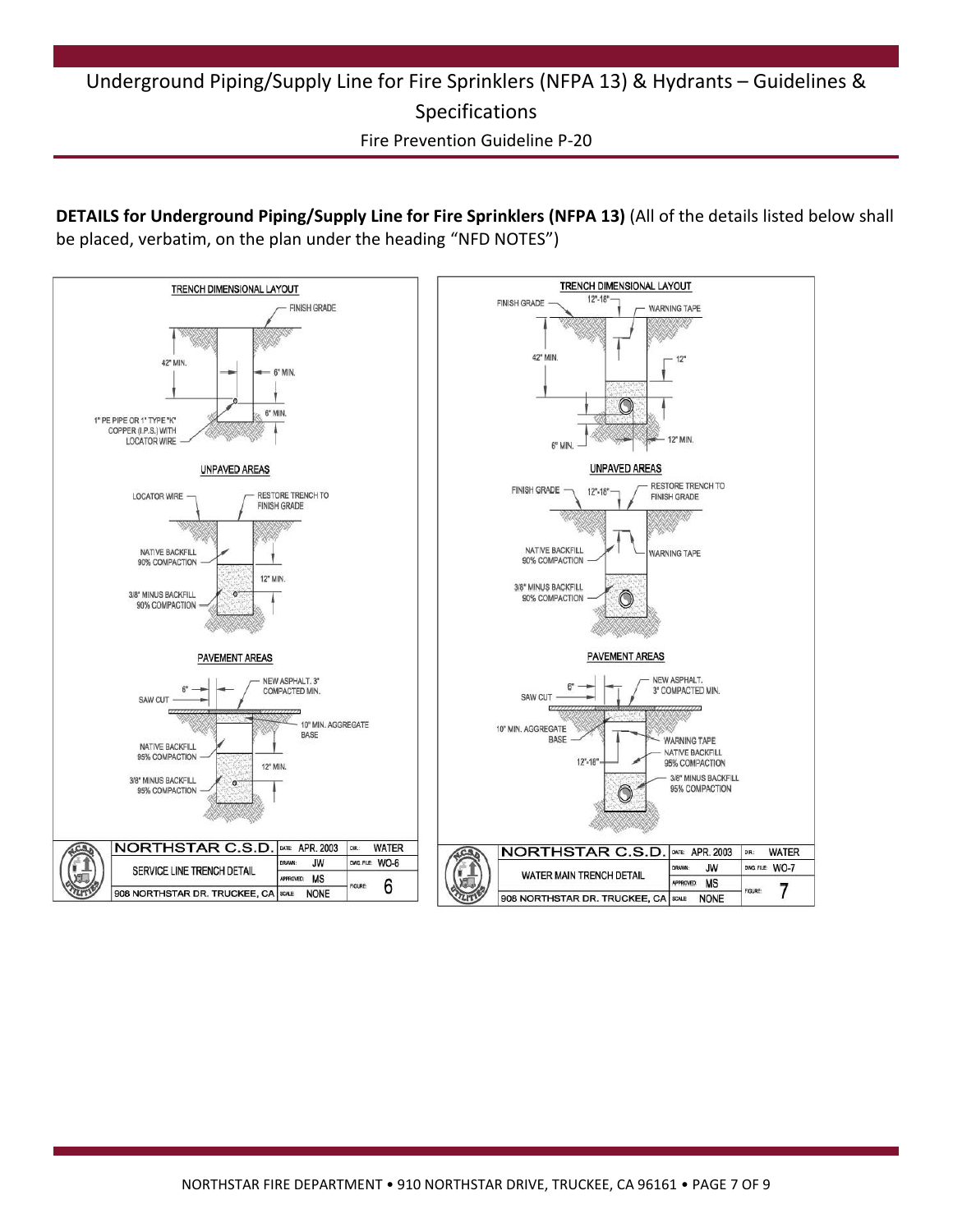Fire Prevention Guideline P-20